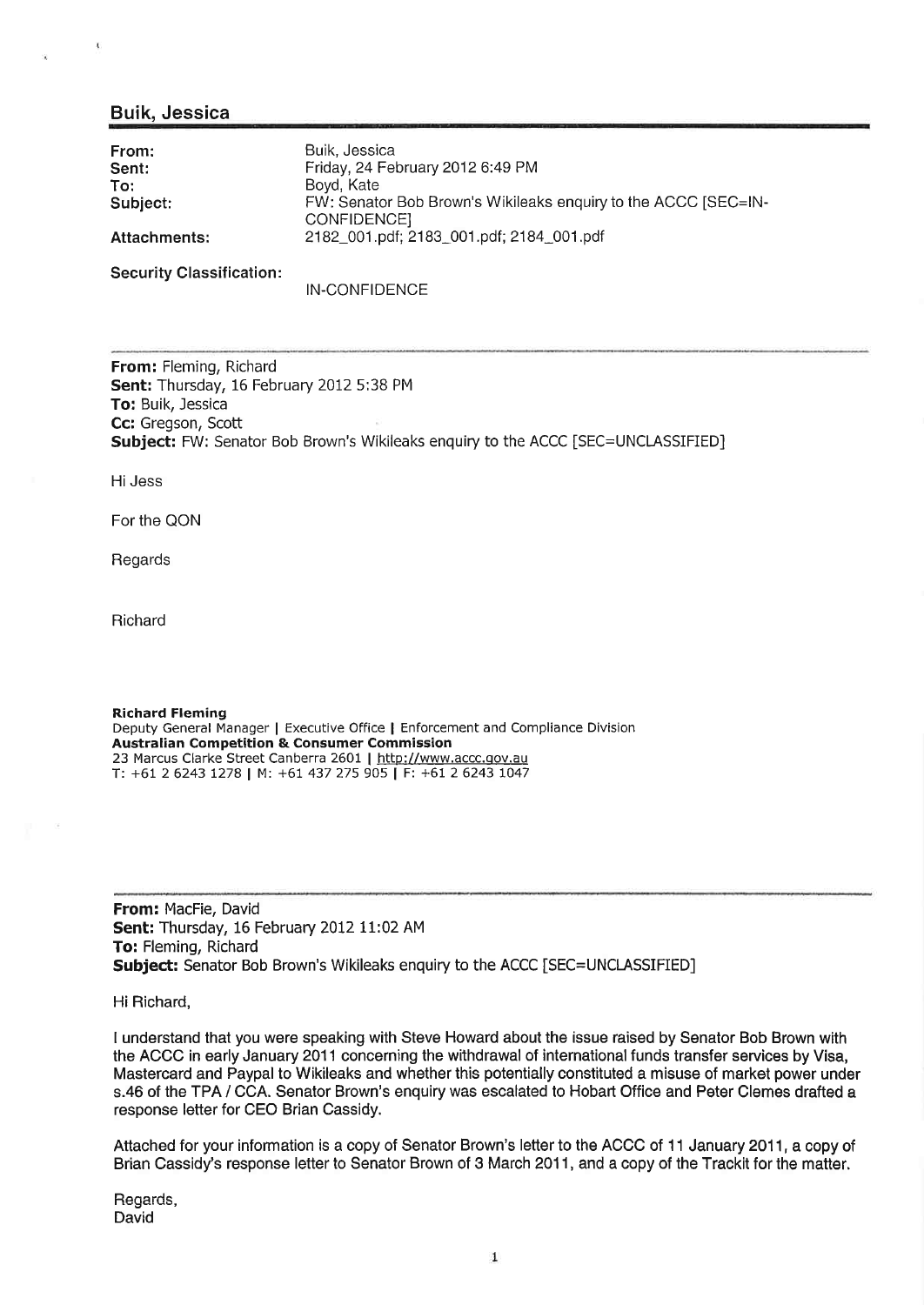#### **David MacFie**

David Macrie<br>
Investigator | Enforcement Operations - Tasmania<br> **Australian Competition & Consumer Commission**<br>
Level 3 | 86 Collins Street, Hobart 7000 | <u>www.accc.gov.au</u><br>
T: +61 3 6215 9304 | F: +61 3 6234 7796

Please consider the environment before printing this email

 $\lambda$ 

 $\mathcal{W}$ 

ti e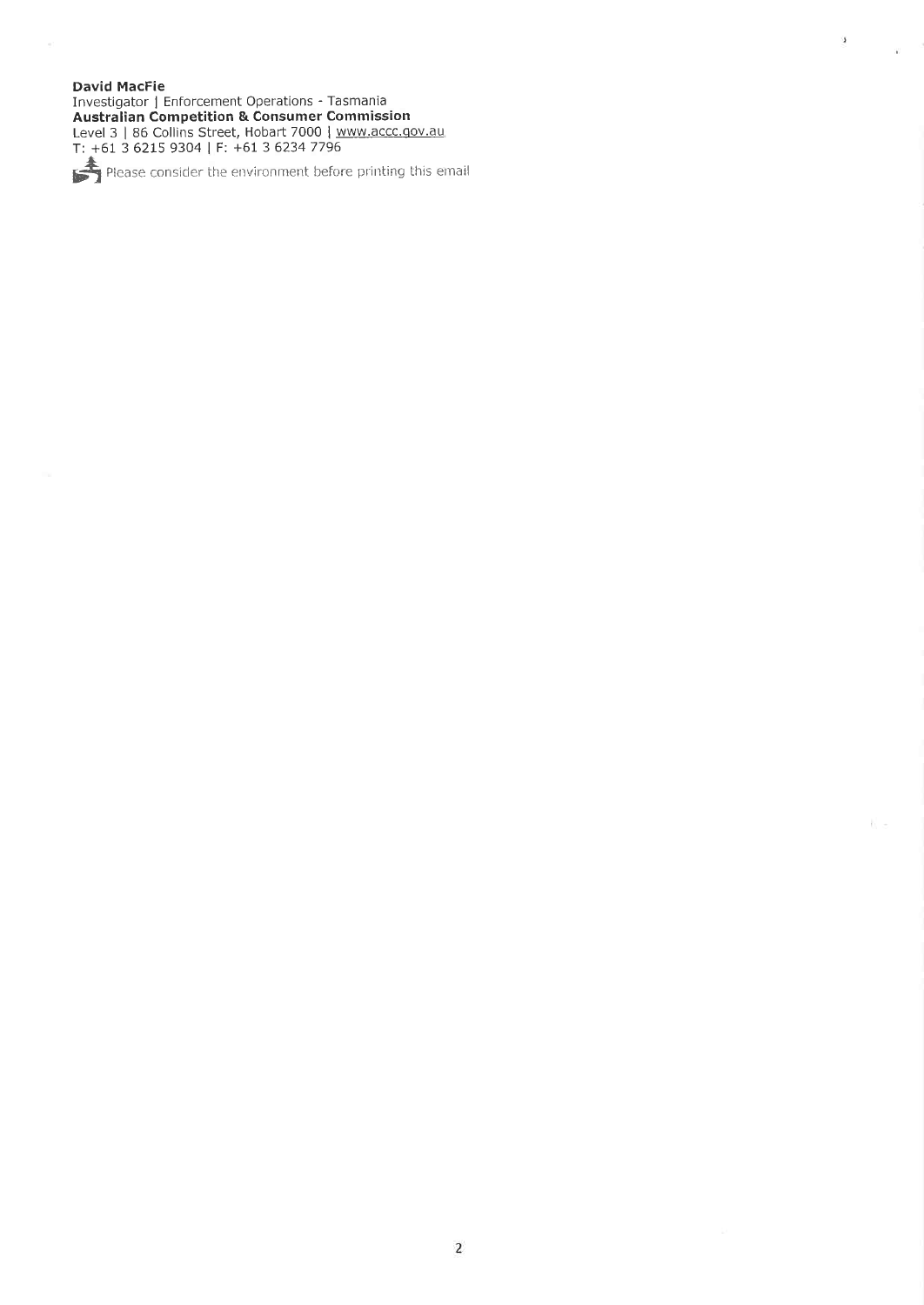

# Bob Brown Australian Greens Senator for Tasmania

11 January 2010

| FILE No:    |  |
|-------------|--|
| DOC:        |  |
| MARS/PRISM: |  |

The Regional Director Australian Competition and Consumer Commission GPO Box 3131 Canberra ACT 2601

By fax: 02 6243 1199

To the Regional Director,

I referto the denial of service action taken by Visa, Mastercard and Paypal in relation to lnternational funds transfers to Wikileaks.

It is now public knowledge that these three globaf payment services have taken the irregular step of stopping their support of funds transfers to Wikileaks,

I am concerned that Australian consumers may be being inappropriately denied the ability to transfer funds to Wikileaks.

Visa, Mastercard and Paypal are dominant amongst global payment services, with many users in Australia. I seek your view on whether their coordinated stoppage of services to Wikileaks constitutes a misuse of market power under the Trade Practices Act 1974.

Would you please look into this íssue as soon as possible?

Yours slncerely

Blet

Senator Bob Brown Australian Greens Leader

| <b>AUST. COMPETITION &amp;</b><br>AUST, COMPETITION<br>CONSUMER COMMISSION |              |  |  |  |  |
|----------------------------------------------------------------------------|--------------|--|--|--|--|
|                                                                            | 1 7 JAN 2011 |  |  |  |  |

www.bobbrown.org.au

GPO Box 404, Hobart TAS 7001 · Phone: 03 6224 3222 · Fax: 03 6224 2999 · Freecall: 1300 133 251 (TAS only) Parliament House, Canberra ACT 2600 · Phone: 02 6277 3170 · Fax: 02 6277 3185 · Email: senator:bob.brown@aph.gov.au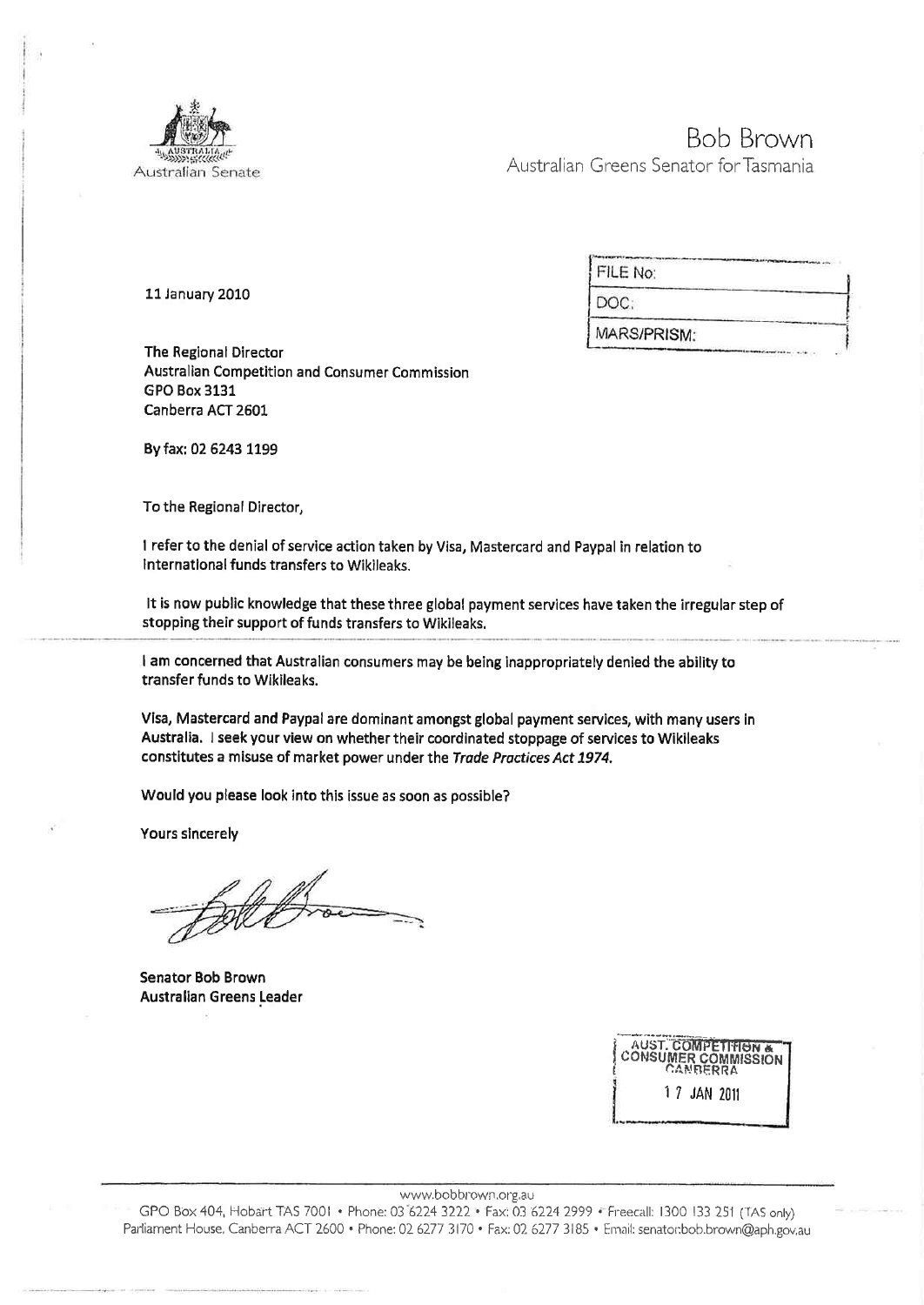

Australian Competition & **Consumer** Commission

GPO Box 3131 Canberra ACT 2601

23 Marcus Clarke Street Canberra ACT 2601

> tel: (02) 6243 1111 fax: (02) 6243 1199

www.accc.gov.au

#### **EXECUTIVE OFFICE**

Our Ref: Contact Officer: Contact Phone:

1053889 Peter Clemes (03) 6215 9333

March 2011

Senator Bob Brown Australian Greens Leader GPO Box 404 HOBART TAS 7001

### Dear Senator Brown

Thank you for your letter dated  $11$  January 2011 concerning the withdrawal of international funds transfer services by Visa, Mastercard and Paypal to WikiLeaks.

You have sought the view of the Australian Competition and Consumer Commission (ACCC) whether the withdrawals in question may amount to a misuse of market power under section 46 of the Trade Practices Act 1974 (the Act).

While the ACCC does not have specific information concerning the withdrawal of services to WikiLeaks other than information which has been publicly available, it appears that there was a progressive withdrawal of services by USA-based international funds transfer providers including Visa, Mastercard and Paypal - commencing from early December 2010.

Section 46 of the Act (now named the Competition and Consumer Act 2010) prohibits corporations with a substantial degree of market power from taking advantage of that power for the purpose of eliminating or substantially damaging a competitor, preventing entry of a person to a market or deterring a person from engaging in competitive conduct in any market.

Given the fund transfer providers you refer to do not appear to be competitors of WikiLeaks, it is most unlikely that conduct has been engaged in to damage a competitor. The ACCC has no further information to form a view on the purpose of the conduct you refer to in order determine whether the remaining limbs of section 46 are relevant.

I should note that the Act also prohibits certain arrangements between competitors to withdraw services. Should there be any information that you are aware of to support the view that the actions you refer to are the subject of agreements between funds transfer providers we would be pleased to consider such.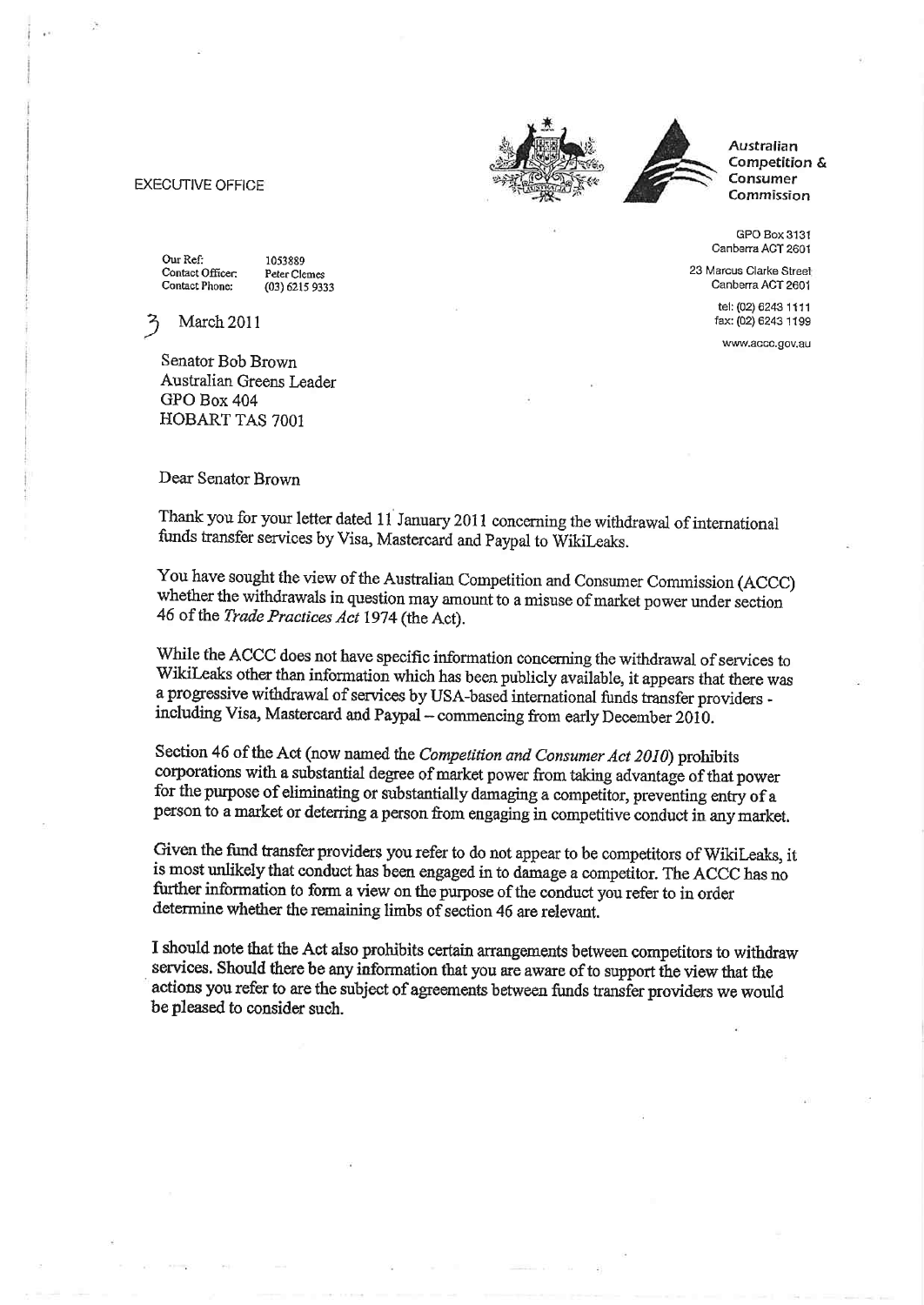If you have any further inquiries concerning this or other related matters, I would be pleased to assist you further.

Yours sincerely

Brian Cassidy Chief Executive Officer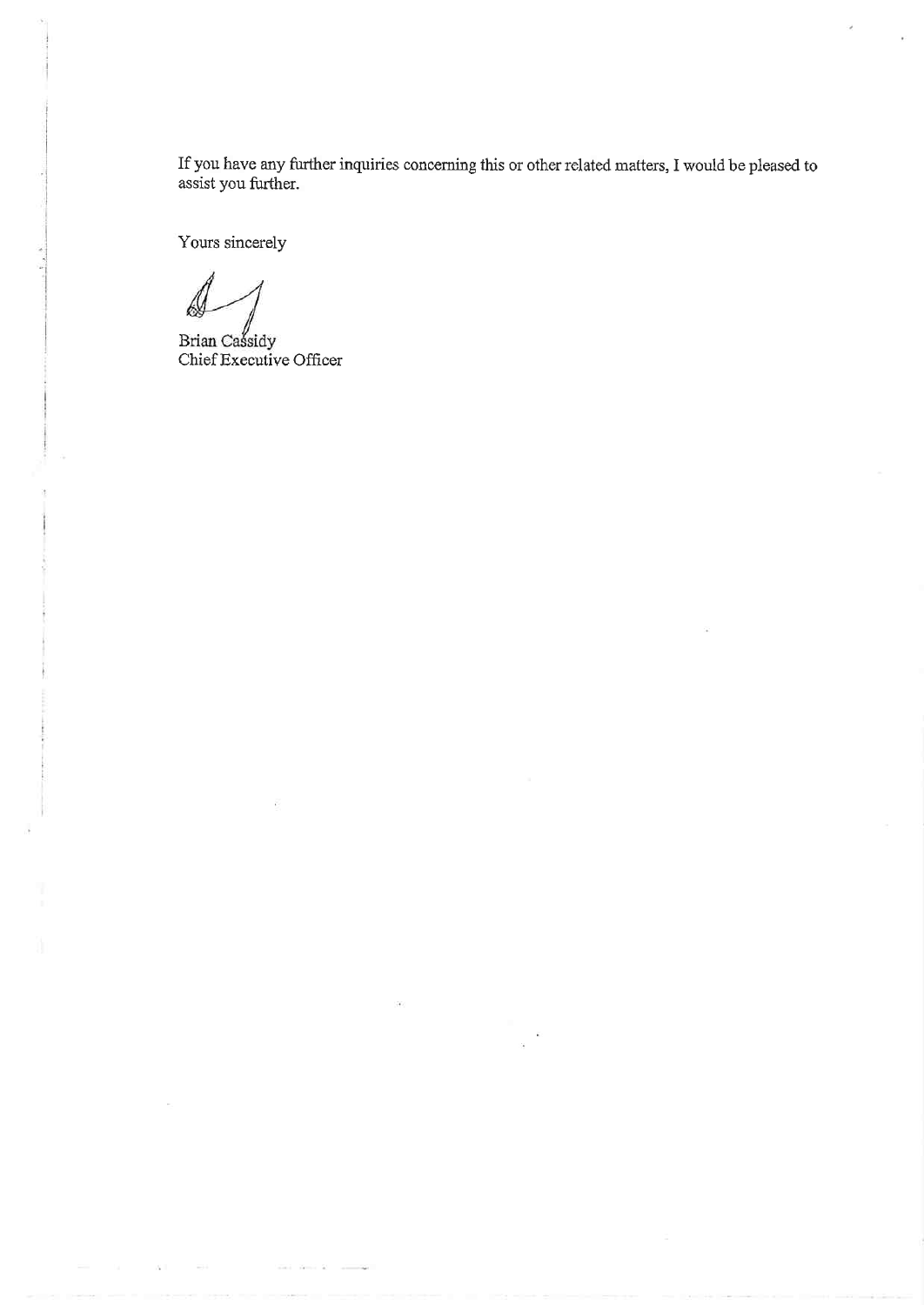# **Australian Competition and Consumer Commission MARS Matter Summary for Matter No: 1053889**

Branch: Regional Office Office: Hobart Requestor: David MacFie

Description

Matter Id: 1053889

Complainant: Senator Bob Brown

Created Date: 20-Jan-2011

File Reference:

Trader: Visa (Use for all account entries)

Description: Visa (Use for all account entries) C is Senator Bob Brown. C refers to a decision by T1, T2 and T3 to cease transferring funds to Wikileaks. C believes that Australian consumers are being denied the ability to transfer funds and is seeking further clarification as to whether this behaviour is anti-competitive.

Initial Investigation Details:

Coordinator: Clemes, Peter

Office: Hobart

Branch: Regional Office

Other officer(s):

Corporate Priority:

Actions: 11-Feb-2011; Clemes, Peter; Correspondence written Link: D11/13759 for CEO's consideration & signature

> 20-Jan-2011; Corvisy, Emma; Correspondence received Link: D11/4737 Matter escalated to Hobart office for consideration and response.

Final Outcome: No Breach

Closed: 16-Feb-2011

Matter Last Updated By: Clemes, Peter on 21-Feb-2011

Report Date: 16-Feb-2012

Item

Page: 1